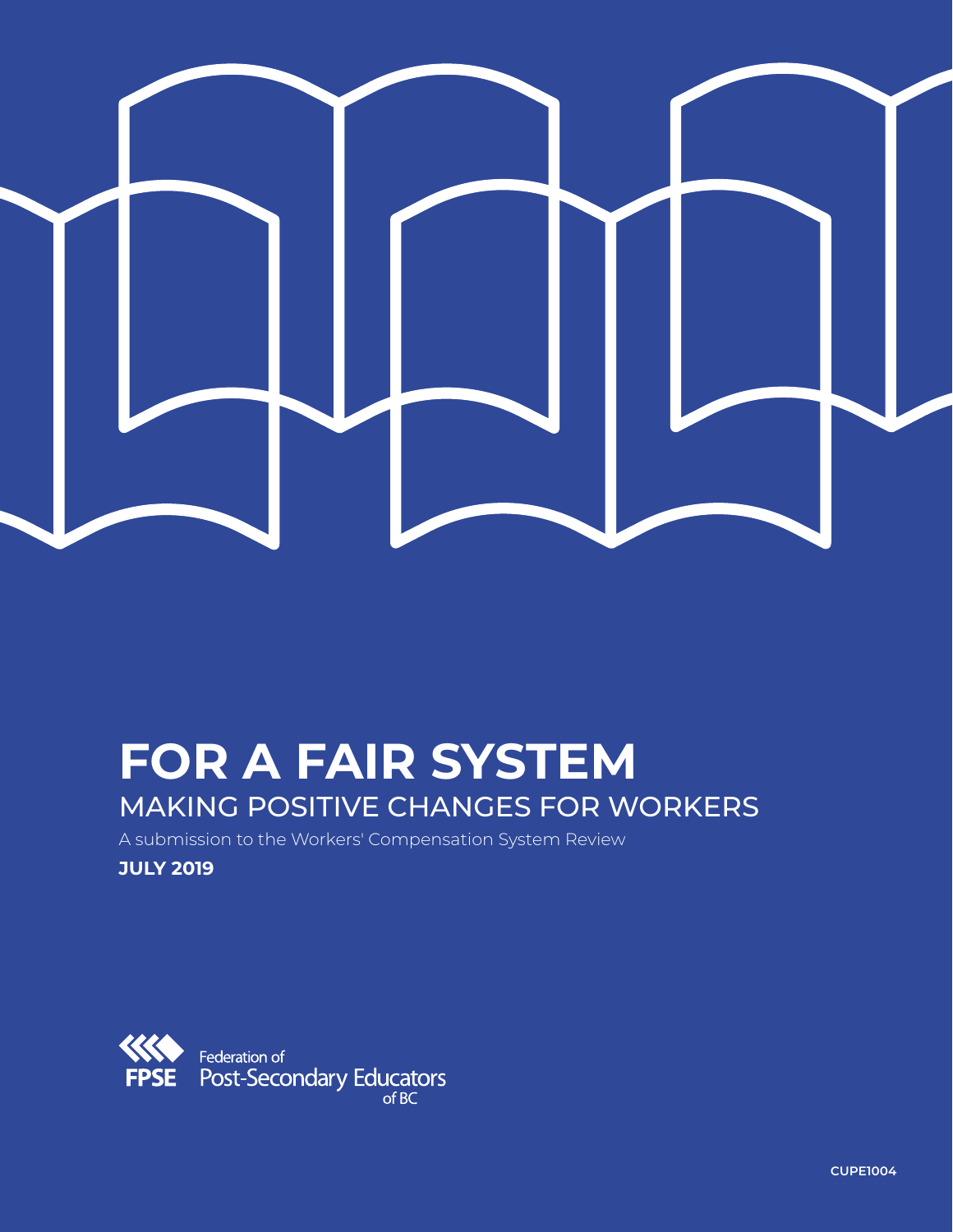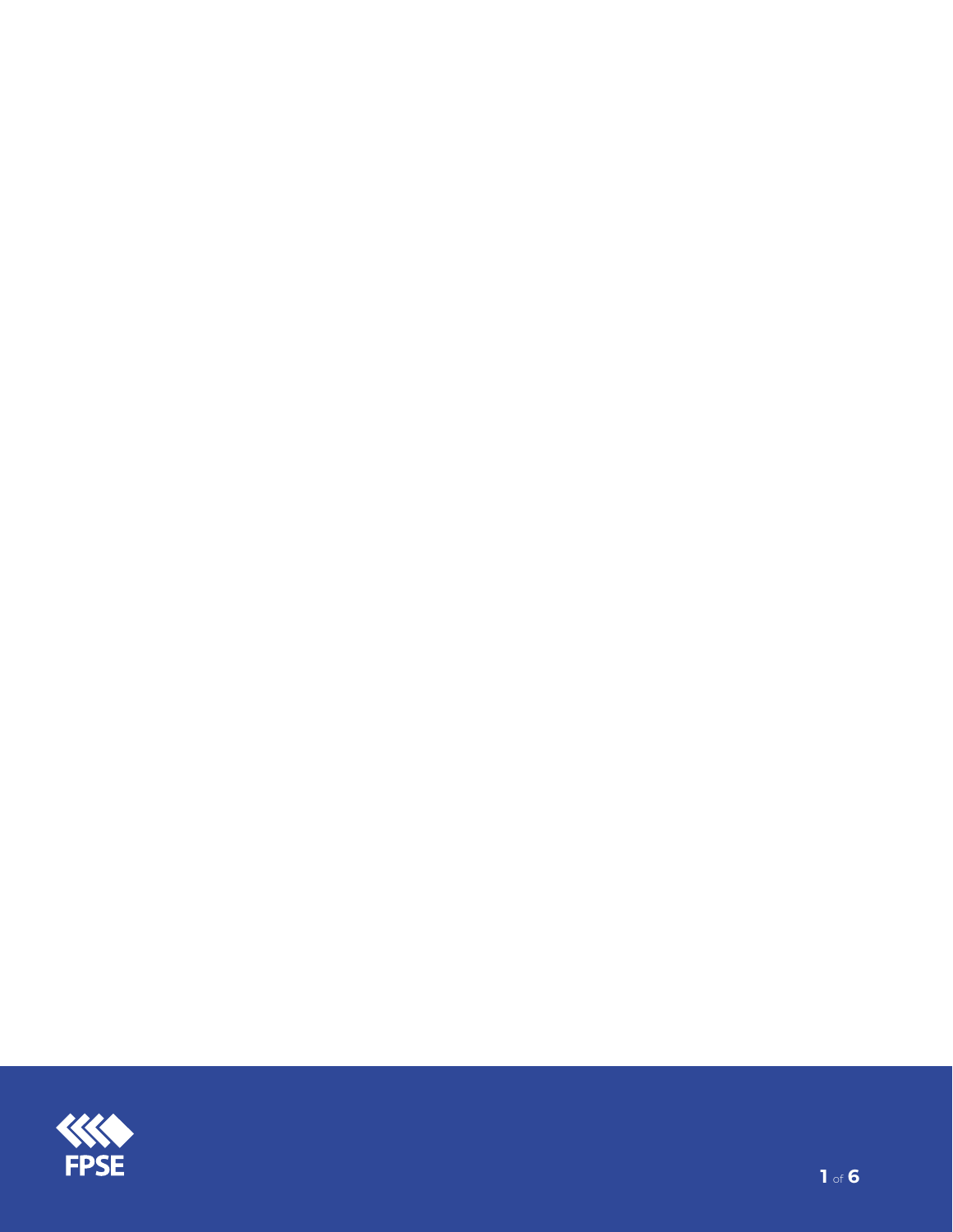## **INTRODUCTION**

FPSE appreciates the opportunity to participate in the public consultation regarding the review of B.C.'s workers' compensation system. Further, FPSE strongly supports the intent of the review in both better supporting injured workers and increasing the confidence of workers and employers in the system. **A fair system that treats all workers with respect and dignity not only aids injured workers in their recovery, but also emphasizes this province's commitment to safety for all work**ers. In this way, a strong workers' compensation system can serve a role in

preventing injuries and promoting workplace safety for everyone in the province.

#### **BC FEDERATION OF LABOUR RECOMMENDATIONS**

FPSE is a proud affiliate of the BC Federation of Labour (BCFED) which represents 500,000 workers across the province. The BCFED has extensively studied the issue of worker compensation and has provided detailed recommendations for improvements to workers' compensation over decades of worker advocacy. The 2009 report *Adding Insult to Injury* **<sup>1</sup>**remains a thorough analysis of the harm and damage done to workers and provincial protections caused by sweeping changes to the *Workers' Compensation Act* in 2002.

FPSE supports these recommendations, and those made in the BCFED's submission for this review of the workers' compensation system. Specifically, FPSE supports the BCFED recommendation that the *Workers' Compensation Act* once again authorize discretion for decision-makers to consider the merits and justice of claims.

- The BCFED considers the restructuring of the Act and the constant flow of policies as having the sole purpose of diminishing workers and their representatives. The BCFED considers amendments to the Act critical to redressing the wrongs and the imbalance against workers that have existed since 2002.
- The BCFED strongly recommends removing WCA Section 99(2) and Section 250(2) that rendered the WCB's policies binding on decision makers and reinstate the consideration of the merits and justice of each claim.

FPSE supports the recommendations of the BCFED for a stronger workers' compensation system, itemized here by topics identified in the terms of reference for this review.

**1** Guenther, S., Patterson, J., O'Leary, S. (2009) Changes to the BC Workers' Compensation System 2002-2008. The Impact on Injured Workers - Adding Insult to Injury. Retrieved from: http:// bcfed.ca/news/briefs/insult-injury

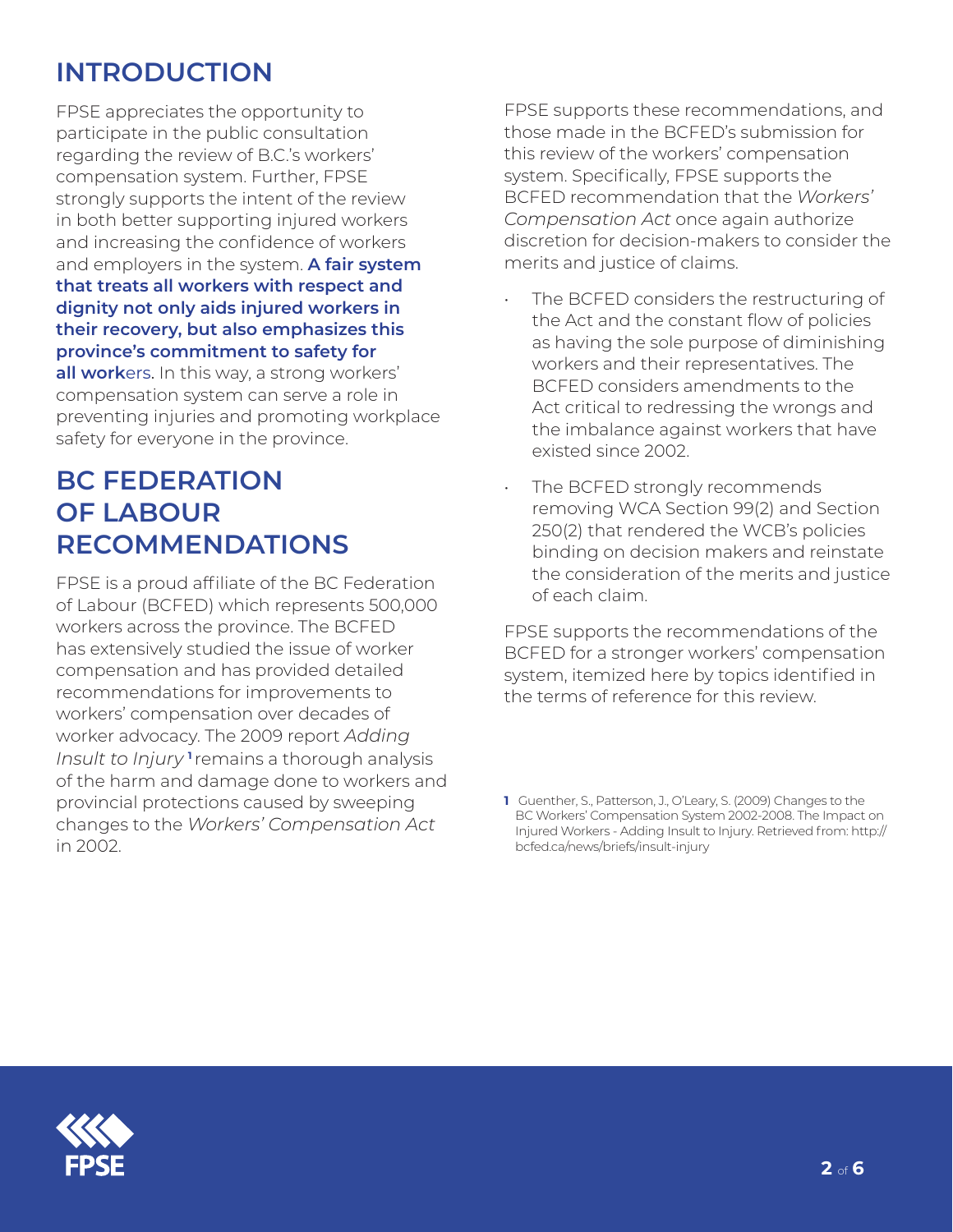#### **POLICY AND PRACTICES USED IN THE WORKERS' COMPENSATION SYSTEM RELATING TO SUPPORTING INJURED WORKERS RETURN TO WORK**

FPSE supports the recommendations of the BCFED to better support injured workers in their return to work:

- The WCB must change their approach to treatment plans from a rigid one-sizefits-all to an approach that recognizes and responds to the unique needs of each injured worker.
- A worker centred approach means that injured workers and their personal physicians must be consulted and involved in the development of treatment plans and throughout the different stages of the plan. The WCB should be actively monitoring the service providers and checking in with the injured worker to ensure quality of the treatment.

### **EVALUATION OF CURRENT WORKSAFEBC POLICY AND PRACTICES THROUGH A GENDER-BASED ANALYSIS PLUS (GBA+) LENS**

FPSE joins the BCFED in supporting the evaluation of the workers compensation system through a Gender-based Analysis Plus (GBA+) lens. As stated by the BCFED, **"current WCB legislation, policies and practices in both compensation and prevention disadvantage workers in equity-seeking groups, including women, workers of colour, immigrant workers, workers who identify as LGBTQ2S, Indigenous, and workers with disabilities."**

### **MODERNIZING WORKSAFEBC'S CULTURE TO REFLECT A WORKER-CENTRIC SERVICE DELIVERY MODEL**

#### Changing the WCB Governance

FPSE supports the assertion and recommendation of the BCFED that (1) modernizing the WCB's culture to put the focus on workers must begin with a change in governance and (2) the WCB BOD structure must be immediately amended in legislation to ensure that the stakeholders are equally and predominately represented on the BOD.

FPSE supports the BCFED recommendation of the following structure for the WCB Board of Directors, in keeping with the other jurisdictions in Canada;

- 1 chairperson appointed in consultation with both stakeholder groups
- 3 worker representatives appointed from recommendations provided by labour
- 3 employer representatives- appointed from recommendations provided by employers
- 3 public interest representatives including 1 injured worker, and 1 actuarial – appointed in consultation with the stakeholders

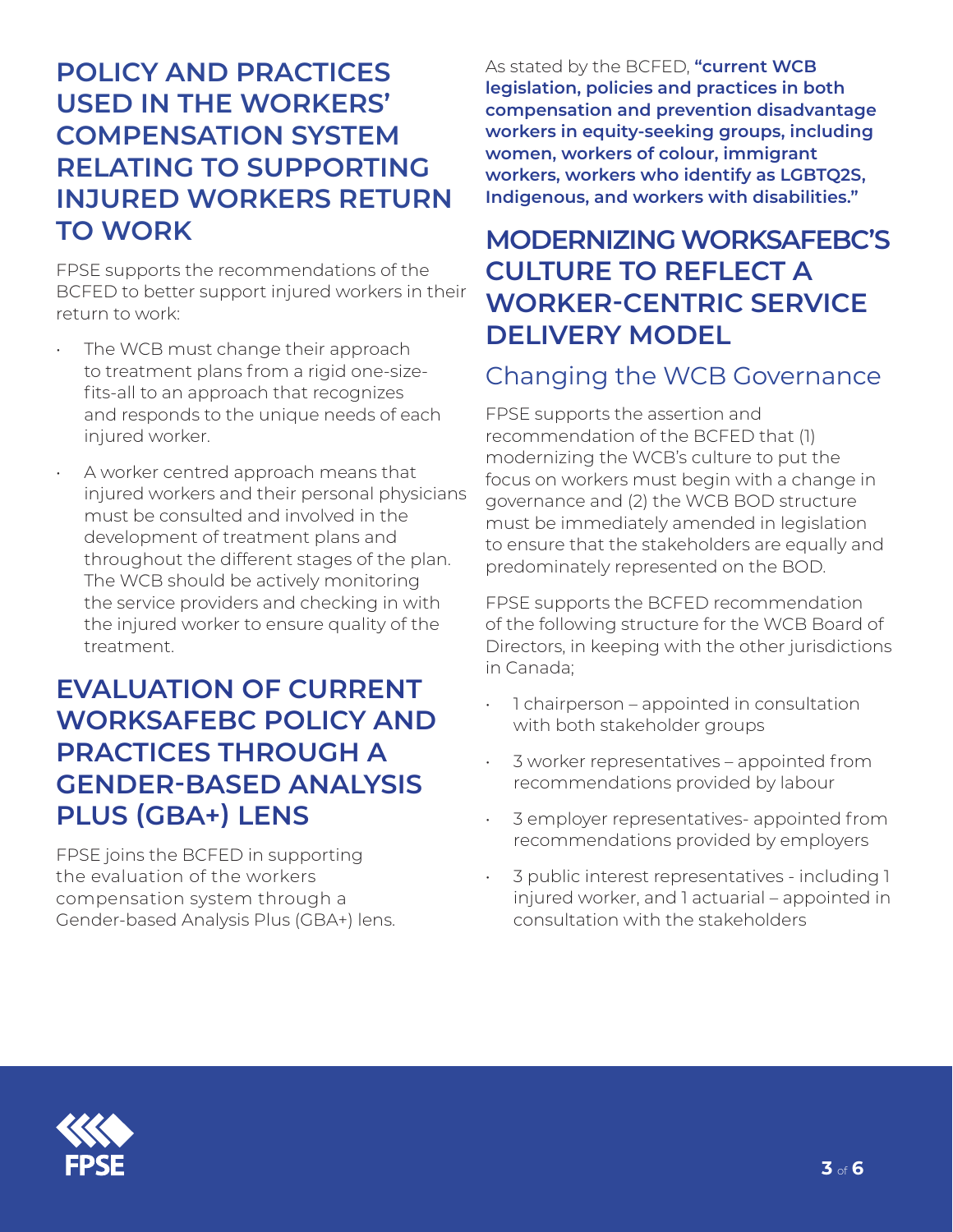## Changing the name

As pointed out by the BCFED, **the rebranding of WCB to "WorkSafeBC" in 2002 "represents the erosion of benefits for injured workers and the name, puts an onus on workers to 'work safe' rather than on employers to provide safe work."** This is an unacceptable reversal of responsibility that undermines achieving a truly worker-centered system. FPSE supports the BCFED recommendation of changing the name of the organization back to the legal name Workers' Compensation Board or WCB.

#### Integration of the compensation system and prevention services

FPSE supports the BCFED position in favour of robust integration of the compensation system and prevention services, and their recommendations for creating a workercentered approach to prevention:

- The WCB must develop strong prescriptive regulations that are easily understood by all parties;
- WCB discontinue the trend of creating policies on health and safety hazards that should be in regulation;
- Allocate more resources to prevention services, thereby ensuring there are well trained officers on the ground enforcing regulatory requirements, writing orders and being supported in recommending penalties for non-compliance. Timely and full service to injured workers and their advocates

FPSE supports the BCFED recommendations to increase the effectiveness of the WCB's claims management system:

- Education of all WCB staff, including upper management, regarding the social/ humanitarian purpose of the workers' compensation system and appropriate, respectful treatment of injured workers and their advocates.
- Enough staff to meet deadlines in a timely manner and who are encouraged to use their skills and knowledge in applying a holistic and consultative approach with injured workers, their advocates and their union; and
- Ensuring there is effective communication and information sharing with the injured worker and their advocate throughout the claim process.

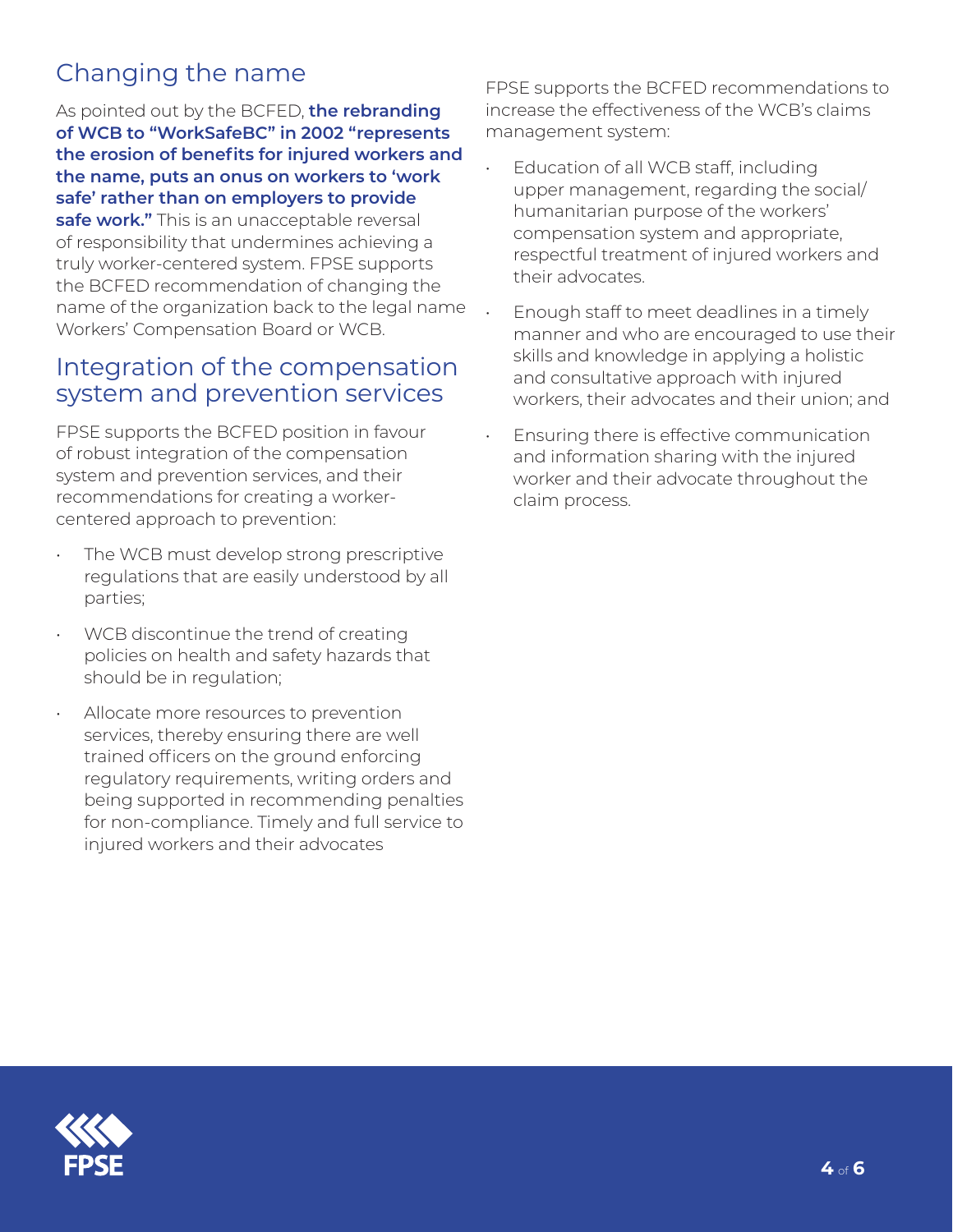#### **OTHER URGENT COMPENSATION ISSUES NOT ADDRESSED IN THE FINAL REPORT ON MANAGING THE UNAPPROPRIATED BALANCE IN THE ACCIDENT FUND**

As summarized by the BCFED, the drastic reduction of benefits for workers resulting in a multi-billion-dollar surplus is outrageous, as are calls from employers to have the surplus "returned" to them. This is inappropriate for two reasons: the majority of the surplus is the result of investments, and employers in B.C. already contribute the least to the fund through the lowest base assessment rate in the country. The surplus is therefore not a surplus in terms of employer contributions outpacing worker benefits, but of reducing benefits to the extent that contributions can be kept to an already national low. Use of the "surplus" for anything other than the designated purpose of compensating workers is directly counter to a worker-centered approach. **Only when it can be objectively proven that B.C. has attained the goal set out in Minister Bains' mandate letter where "every worker goes home safely, and that workers and families are protected in cases of death or injury" should funds over and above the amount required for WCB operations be considered a surplus.**

The FPSE strongly supports the BCFED recommendations for legislative amendments increasing investments in injured workers:

- Base all benefits on 100 percent of net earnings;
- Adjust benefits according to CPI every six months;
- Payment of interest on amounts owed to the worker;
- Pension reform;
- Establish a Fair Practices Office to restore worker confidence in the fairness of the compensation system;
- Establish an Independent Medical Panel that administers the IME process; and
- Create a worker health and safety center modelled on the Occupational Health Clinics for Workers in Ontario whose mandate is to offer a worker-centred and communitybased approach to medical evaluation and treatment for injured workers. A model very different than the for-profit, private services that are currently used by the WCB.

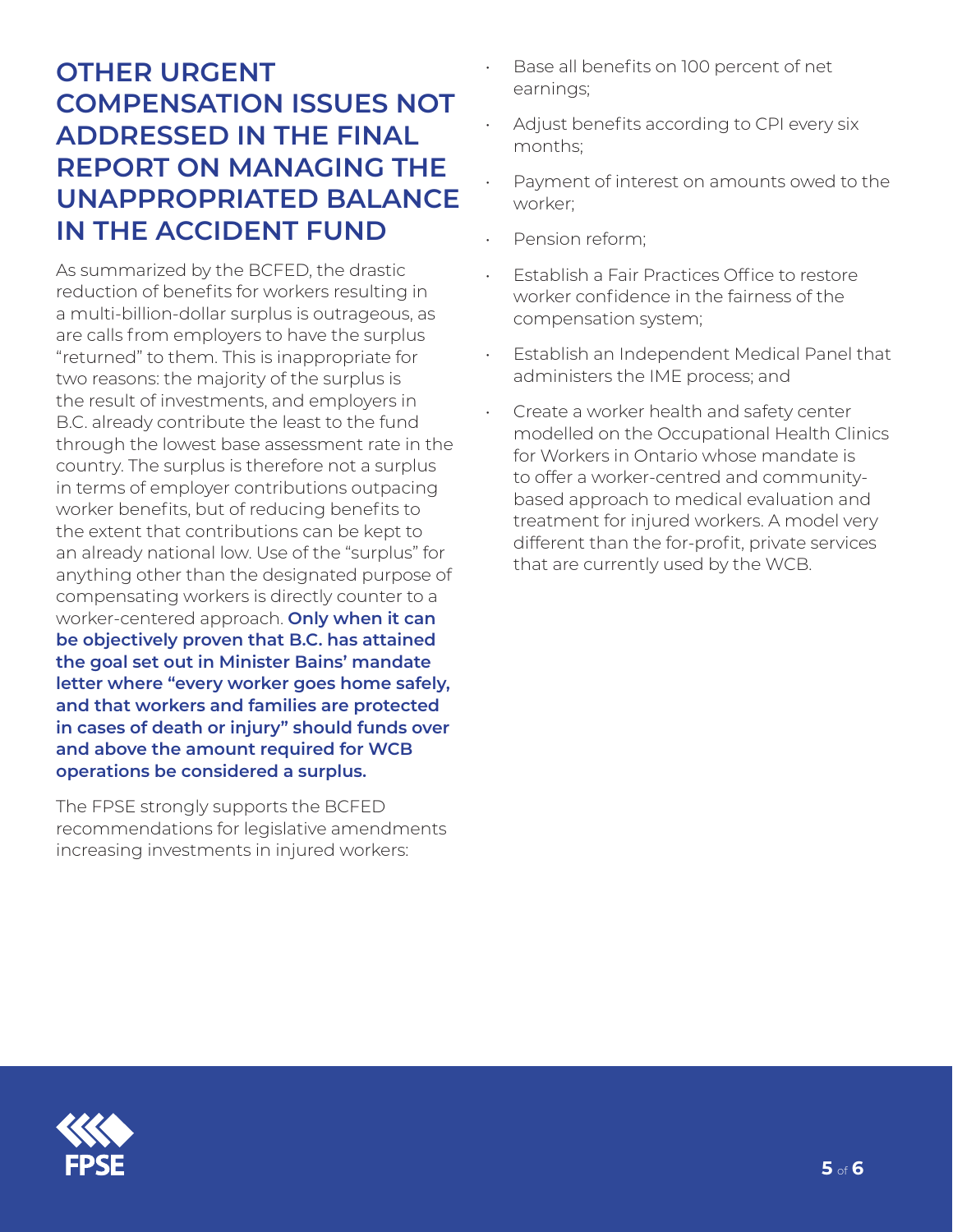## **CONCLUSION**

FPSE appreciates the opportunity to provide recommendations to inform the workers' compensation system review, and strongly supports the system becoming workercentered in policy and practice. Conducting a fulsome review of the compensation system as a whole recognizes the interconnected and complex issues the system must address in order to meet the obligations set out when the system was founded over 100 years ago. **Increased workplace safety and the elimination of workplace deaths in the province is achievable, and a strong, worker-centered compensation system is foundational to this overall revised approach.**

More broadly, a fair compensation system speaks to a fair social contract for our province. This system, created over a century ago, recognized the fundamental power imbalance that will always exist between employers and workers. While technology and terms have changed over the decades, this basic fact remains: employers are only able to achieve their profits because of the labour done by the workers under their employ. Efforts to diminish payments for injured workers and create processes that reverse the onus of responsibility for workplace safety (to the worker) speak to an employer culture that has lost respect for the people to whom they owe their success. Employers receive an astonishingly high return on investment

from their contributions into WCB, especially given their low contribution rates, and further, benefit immeasurably by collectively funded public infrastructure. Opposition to paying monies to workers rightfully owed to them not only adds to the pain of suffering of those who are injured but adds stress and strain to B.C.'s already over-burdened public health and assistance programs.

A century ago, a workers' compensation system was created to protect employers and workers alike. Over the years, the system has failed to live up to its obligations to workers. This review offers the opportunity to correct this imbalance and deliver on the promise that every worker should expect: that they will go home safely at the end of each day.